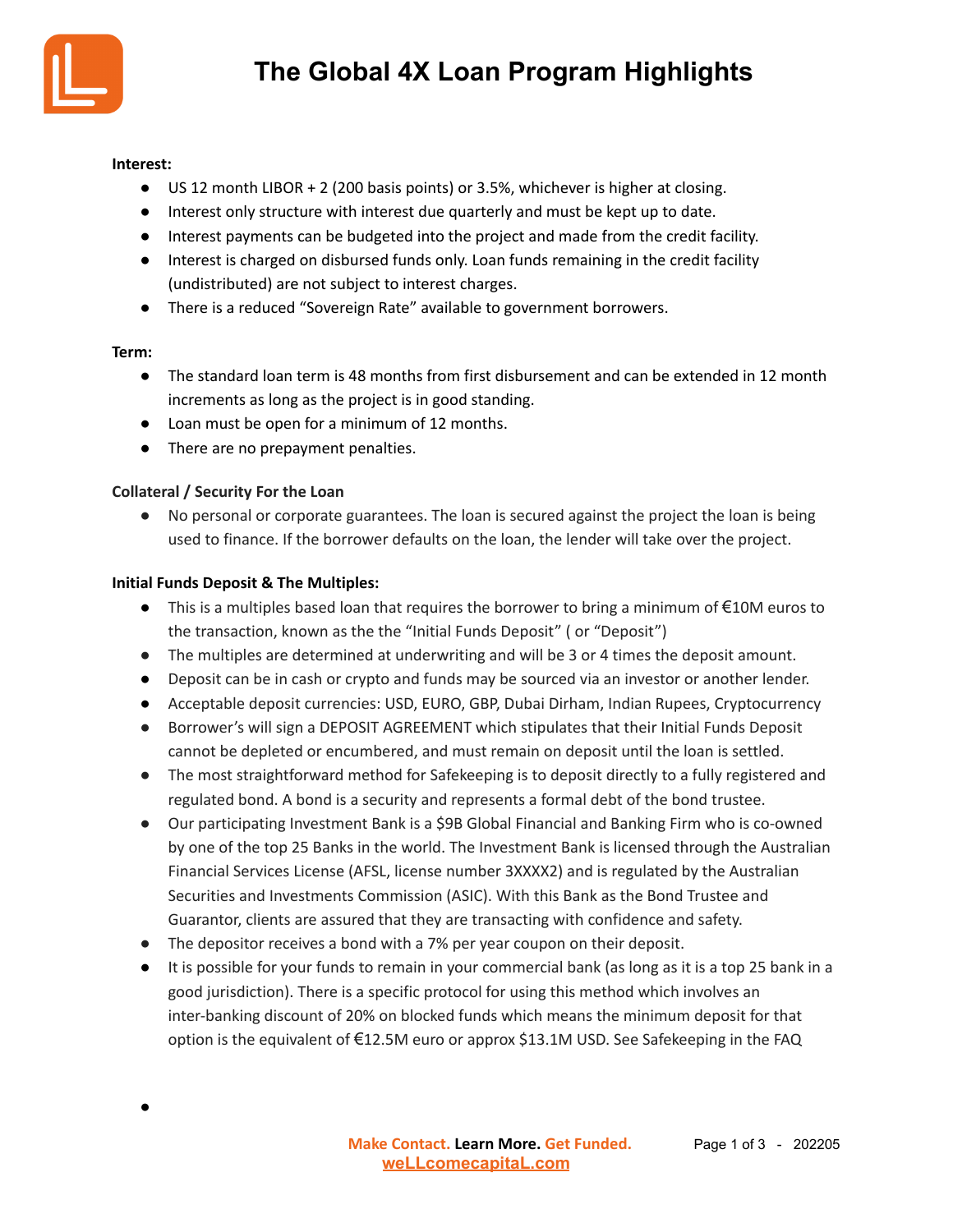

● **The positioning of the deposit funds must happen within a short time from signing the Deposit Agreement,** otherwise it will be assumed that the Borrower is not proceeding, and the lender could excuse themselves from the deal.

## **Timing, Disbursement of Funds and Payment of Closing Costs:**

- Upon initiating the application process, the time required to complete a standard deal and begin disbursing funds is approximately 90 – 120 days from first introduction through to the end of the compliance period.
- Once the borrower is ready to proceed, they must request their Final Loan Agreements be developed and wire \$25,000 as a non-refundable deposit against legal closing costs. They will receive confirmation from the assigned Law Firm stating that the lender has arranged for them to engage their file and develop the loan agreements.
- Once the deposit has been positioned and the borrower has initiated the development of the final contracts, the loan package is submitted to the Central Bank Compliance Review Board for approval. This is a 60 day compliance period.
- A typical draw schedule sees the entire credit facility released between 9-12 months, with the exception of large commercial real estate projects which typically have longer draw schedules. Draws are paid monthly according to the approved draw schedule in the contract. Typically the first draw is the smallest, with each subsequent draw increasing in size. The credit facility is fully funded within 12 months, even if the funds are not drawn down that fast. Remember, you are only paying interest on the funds in use.
- The first draw is released after the loan clears compliance. Draw are a month and a day later.
- If a "balloon" is required from the draw schedule, it is possible to start the loan process early and before the funds are needed so as to "stockpile" a few disbursements, and then take a larger draw from the funds that have been accumulating in the credit facility.

### **Repayment Options:**

The borrower chooses the best repayment option for their situation, prior to the end of the loan term. These are the possibilities:

(i) Balloon payment

(ii) Convert to permanent financing with either short or long term mortgage, which the Lender can assume

(iii) Borrower can offer a structured repayment plan

(iv) Equity, or Debt-Equity hybrid model

(v) If at the end of the term you are not yet prepared to repay the loan, you can extend the term for an additional 12 months

## **Lender's Fees and Associated Costs:**

- 3% Lending Fee drawn from the credit facility.
- The **Custodian's Fee** is a small monthly from the time the fund starts until the loan is repaid in full. This is fully outlined in the Term Sheet.